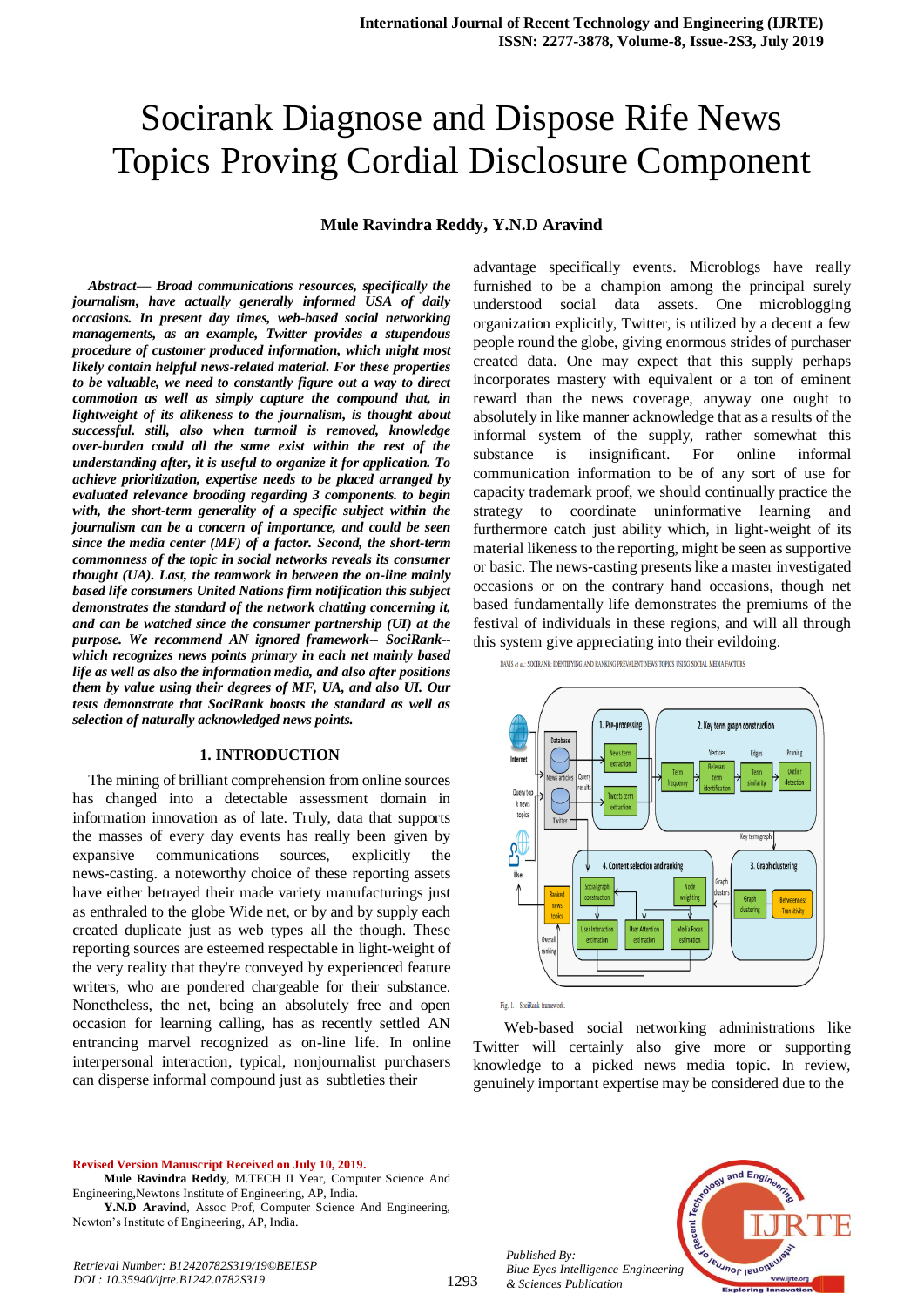fact that the region within which these 2 media sources topically cross.

Lamentably, even once the expulsion of immaterial material, there's still expertise over-burden within the staying news-related data, that ought to be organized for usage. To assist the prioritization of tales expertise, news needs to be positioned organized by evaluated importance. The worldly generality of a picked theme within the journalism reveals that it's generally secured by journalism resources, making it an essential issue whereas evaluating topical applicability. This aspect may be alluded to due to the fact that the MF of the purpose. The transient commonness of the function in web based mainly life, specifically in Twitter, demonstrates that purchasers like the style as well as can gives a property to the estimate of its prominence. This factor is viewed due to the fact that the UA of the theme. In like manner, the variety of buyers speaking a couple of subject as well as therefore the teamwork in between them also offers understanding into topical relevance, alluded to as the UI. By connection these 3 components,



Fig. 2. PDF of a typical set of QS values in  $Q_{\text{top}}$ 

Ultimately the variant of cosine similarity measure defined by Chen et al [31] is specified by the list below formula

$$
\text{Jacc}\_\text{Qs}(i,j) = \begin{cases} 0\\ \frac{co(i,j)}{\sqrt{d t top(i)*dt top(j)}} \text{ if } co(i,j) \leq V \end{cases}
$$

otherwise

we tend to get information directly into topical worth and are after that ready to put the data styles as wants be. Joined together, arranged, just as situated news themes from both well-educated news sellers and furthermore people have a few points of interest. the main clear use is that the opportunity to improve the rule and fuse of stories recommender structures or net feeds, alongside client unmistakable quality complaint. Besides, data focuses that maybe weren't seen as standard by the wide correspondences may be unconcealed from web based life destinations and furthermore given a great deal of incorporation just as need. for example, a particular story that has been finished by news providers may be given remodel just as continued on the off plausibility that it's up to now an expected capacity among casual neighborhoods. This data, accordingly, can be sifted to look through in any case subtleties points are talked with respect to in various land areas, that fill in as analysis for

organizations and furthermore governments. An immediate strategy for trademark subjects from particular social and news-casting assets is that the use of subject illustrating. various strategies are anticipated around there, for example, still Dirichlet dispersion (LDA) and probabilistic inert semantics assessment (PLSA). Topic showing is, commonly, the discourse demonstration of "themes" in substance corpora by gathering along bottomless of the time co-happening words. This strategy, be that because of the way that it may, leaves behind an extreme probability inside the transient zone of pervasive subject investigation, that is, it doesn't take into record in any case points alteration with time. Additionally, theme displaying just as various reason investigation strategies don't rank themes dependent on their omnipresence by mulling over their average quality in every news coverage and furthermore web based life destinations. We suggest AN unattended structure- - SociRank- - which reasonably perceives news styles that are dominating in each net based generally life and consequently the reporting,



Unambiguous TCs in graph  $G$  after running the cluster-quality-Fig. 4. improvement algorithm.

and later positions them by significance using their degrees of MF, UA, and UI. In spite of the really truth that this paper focuses around news motifs, it tends to be effectively adapted to an excellent array of fields, from scientific research and also innovation to culture and sporting activities. To the most reliable of our understanding, no other work undertakings to use using either the web life rate of interests of purchasers or their social connections to aid within the positioning of topics. furthermore, SociRank experiences a real structure, entailing as well as collaborating some treatments, as an example, expression removal, proportions of likeness, graph grouping, as well as casual area investigation. The competence of our structure is authorized by broad regulated and unchecked examinations. To achieve its purpose,

*Published By: Blue Eyes Intelligence Engineering & Sciences Publication* 

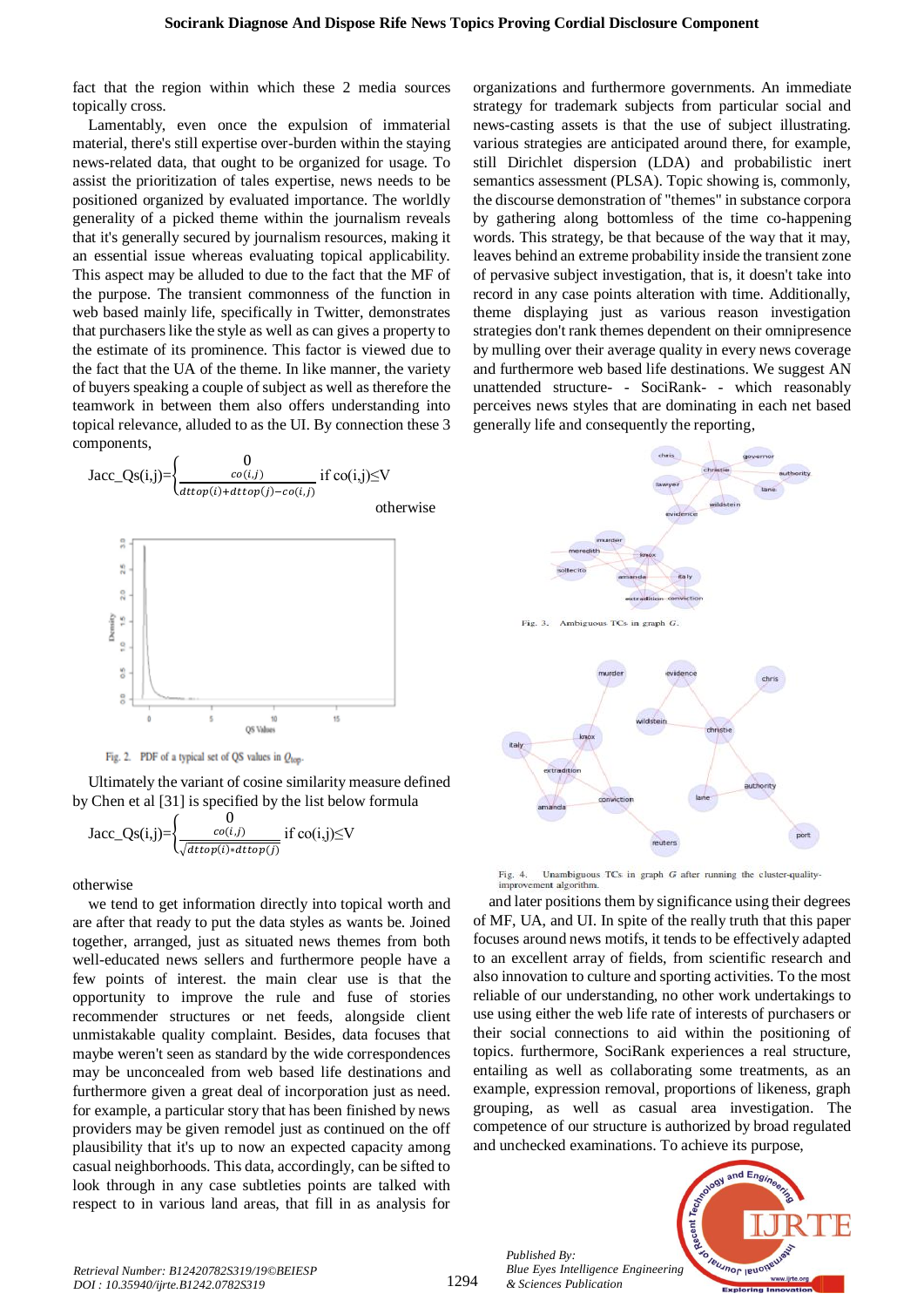SociRank uses catch phrases from information media sources (for a predefined timeframe) to differentiate the cover with internet based mainly life from that equal quantity. we have a tendency to at that time fabricate a representation whose centers talk with those catch phrases and whose sides mark their co-events in net based mainly life.their importance are established: MF, UA, as well as UI. Finally, the topics are positioned by a general live that combines these three variables.

#### **2. RELATED WORK & RESULTS**

The key research territories attached in this paper include: factor differentiating evidence, factor placing social, arrange investigation, countersign removal, co-event nearness procedures, and also chart bunching. Broad job has been led in the huge bulk of these areas.Much consider

$$
\forall i \in TC: \text{nw}(i) = (\frac{|Ei|}{|ErmTC|})^r (\frac{\sum_{e \in Ei} We}{\sum_{f \in ETC} Wf})^{1-r}
$$
  

$$
\forall i \in TC: \text{nwpx}(i) = (1-d) + d\sum_{j \in V1} \frac{wij}{\sum_{K \in Vj} Wjk} \text{ .} \text{nwpx}(j)
$$

has been finished in the area of motif recognizable proof- mentioned all the more officially as subject displaying. Two popular techniques for differentiating points are LDA [1] and also PLSA [2], [3] LDA is a generative probabilistic design that can be connected to numerous duties, consisting of factor differentiating evidence. PLSA, similarly, is a quantifiable method, which can furthermore be connected to theme demonstrating. In these methods, all the same, short-term information is lost, which is basic in acknowledging typical motifs as well as is a crucial normal for social media details. Besides, LDA as well as PLSA just discover themes from material corpora; they do not rank based on universality or predominance. Wartena and also Brussee [4] actualized an approach to differentiate subjects by bunching catchphrases. Their method entails the group of catch phrases-- in view of various similarity actions-- using the started k-bisecting grouping calculation [5] Although that they don't make use of the utilization of graphes, they do see that a separation step based on the Jensen-- Shannon uniqueness (or data extend [6] of probability diffusions executes well. Even more since late, check out has been routed in distinguishing motifs as well as celebrations from internet based life details, considering transient data. Cataldi et al. [7] recommended a style discovery procedure that recoups continuous establishing factors from Twitter. Their method makes use of the arrangement of terms from tweets as well as show their life cycle as per a novel growing hypothesis. In addition, they consider social connections-- extra particularly, the expert of the clients in the system-- to decide the importance of the subjects.

$$
\forall \text{TCGUA}(\text{TC}) = \frac{|\text{UTC}|}{\sum_{\text{TCG}}|\text{UTC}|}
$$
  

$$
\forall \text{iCG:UI}(\text{TC}) = \frac{reciprocity(S_{\text{TC}})}{\sum_{\text{TCG}}\text{reciprocity}(S_{\text{TC}})}
$$

Zhao et al. [8] finished near occupation by using shape up a Twitter-LDA display display meant to recognize factors in tweets. Their paintings, regardless, just considers the person tempo of pursuits of customers, simply as now not vital subjects at an around the globe scale. One additionally slanting district of applicable examination is the disclosure of

"bursty" topics (i.e., elements or festivities that occur alongside these lines, abrupt scenes). Diao et al. [9] prescribed a approach that makes use of a state machine to understand bursty styles in microblogs. Their technique likewise chooses if purchaser articles are close to house or note a subtleties floating challenge. Yin et al. [10] furthermore constructed up a structure that distinguishes subjects from digital long range informal conversation facts, recognizing life just as at ease topics. those structures, anyways, just use subtleties from microblogs and don't venture to coordinate them with bona fide news. also, the perceived elements are not placed through omnipresence or manipulate One an increasing number of veritable concept this is joined with directly into this paper is challenge situating. There are more than one methodologies through which this errand can be developed, more frequently than now not being achieved by analyzing precisely how as regularly as may be allowed and furthermore starting overdue a subject has been spoken to through records media. Wang et al. [11] prescribed a way that ponders the clients' power for a factor with the aid of searching at the proportion of times they audit tales diagnosed with that particular situation. They suggest this perspective as the UA. They likewise utilized a growing speculation made via Chen et al. [12] to make, make, simply as wreck a subject. The nearness cycles of the styles are clung to through the usage of an energy work. The strength of a topic augmentations when it methodologies polishing off being terrific simply because it diminishes after pretty a while other than on the off risk that it remains normal. We use kinds of the hints of MF simply as UA to address our issues, as those thoughts are each methodical and furthermore affordable. various occupations have influenced use of Twitter to find out information-associated intensify that is probably appeared essential. Sankaranarayanan et al. [13] constructed up a device referred to as TwitterStand, which recognizes tweets that interface with harming records. They accomplish this by utilizing a grouping





*Published By: Blue Eyes Intelligence Engineering & Sciences Publication* 

1295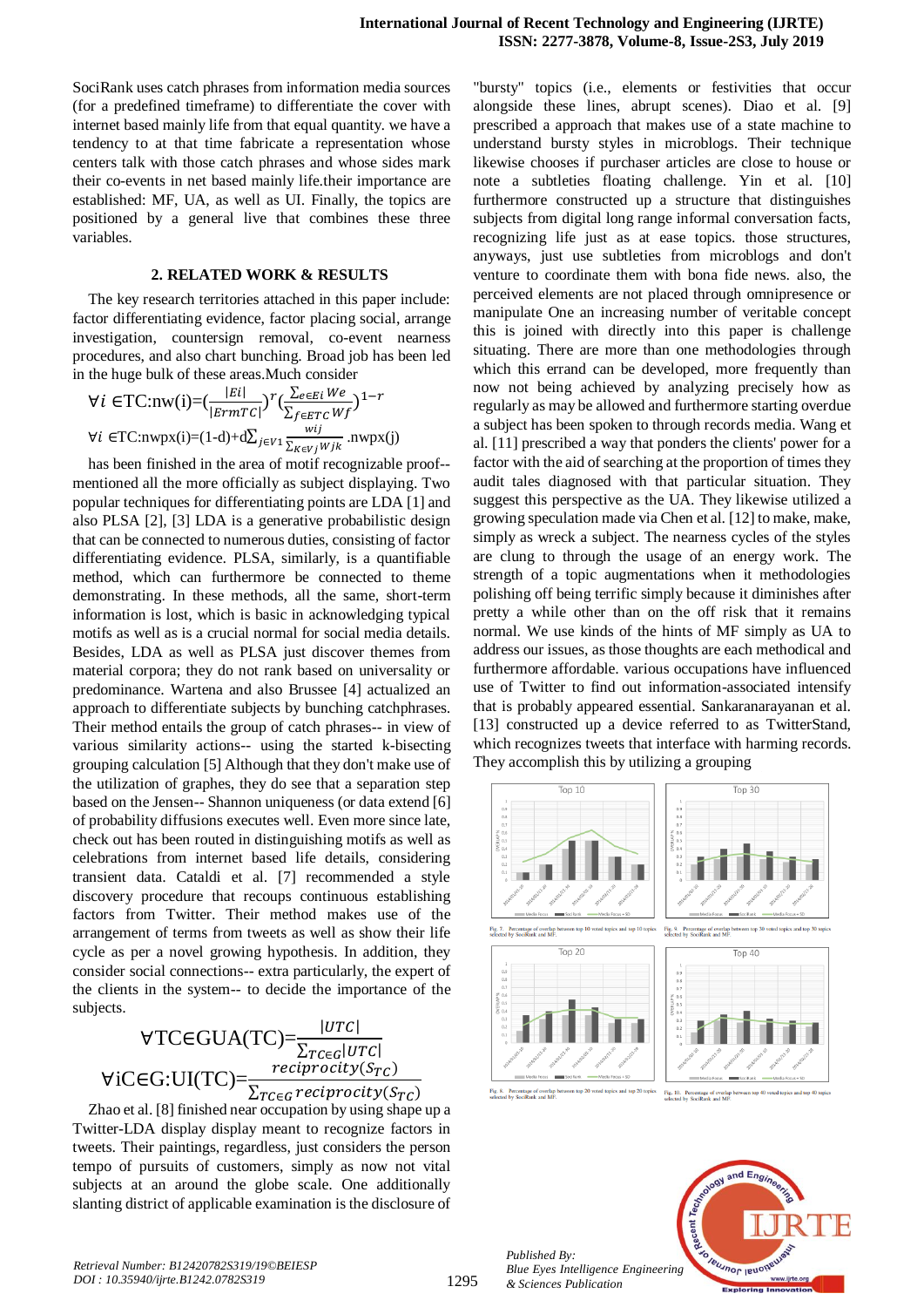

Fig. 14. Evaluation of different node-weighting approaches (Section III-D1)

method for tweet mining. Phelan et al. [14] advanced a proposition framework that generates a placed review of statistics memories. facts are positioned relying on the co-event of not unusual phrases in the clients' RSS and Twitter channels. each of those structures mean to distinguish growing factors, nevertheless provide no statistics right into their ubiquity after time. moreover, the interest by Phelan et al. [14] simply provides a customized positioning (i.e., newspaper article personalized in fact to the substance of a singular purchaser), in preference to giving a primary positioning depending on an example all factors notion about. by using the use of and by way of manner of, those works equip us with a component for increasing the introduce of UA. take a look at has moreover been finished in detail discovery and positioning from various regions. Shubhankar et al. [15] advanced an estimation that acknowledges similarly to places elements in a corpus of research papers. They made use of closed regular sign sets to frame points in addition to a exchange of the PageRank [16] calculation to rank them. Their procedure, all of the same, does no longer incorporate or on the numerous one-of-a-kind hand accomplice with severa unique records belongings, as exercised with the aid of SociRank.inside the situations of UA, Wang et al. [11] evaluated this element by way of way of the usage of mysterious website guest details. Their technique tallies the step of instances a website end up long gone to in the center of a particular time of time, which speaks to the UA of the scenario to which the internet website online belongs. Our sentence, however, is that, no matter the truth that net page use measurements provide introductory affirmation of difficulty to consider, delivered information are predicted to verify it. We hire the use of social media web sites, explicitly Twitter, as a manner to have a take a look at UA. at the issue even as a purchaser tweets regarding a selected point, it implies that the customer likes the style and moreover it has captured her thing to bear in thoughts more so than touring a internet site recognized with it. In rundown, journeying a website might be the underlying improve, nevertheless taking the additiona furthermore, we agree with that the link in among social networks customers that check comparable topics moreover performs an essential paintings in situation pertinence.

### *Experimental evaluate:*

The goal of our approach-- SociRank-- is to find out, unite as well as price one of the maximum not unusual topics referred to in both facts media and internet based absolutely existence in the middle of a specific time body. The framework shape can be pictured. to carry out its goal, the shape needs to revel in four concept degrees. 1) Preprocessing: mystery phrases are liberated as well as divided from information and additionally social statistics contrasting to a selected period of time. 2) Trick term Chart constructing and production: A instance is evolved from the these days divided essential time period series, whose vertices communicate to the important factor terms and also edges talk to the co-event evaluation among them. The graph, after looking after and additionally pruning, has notably joint groups of subjects popular in every statistics media and on the internet networking. three) Chart Clustering: The graph is prepared so regarding gain all over identified and additionally disjoint TCs. 4) net content material cloth desire further to ranking: The TCs from the chart are decided on and positioned making use of the three importance additives (MF, UA, and UI). on the start, statistics and tweets statistics are slinked from the net further, put away in a data supply. information articles are obtained from express statistics web sites thru their RSS channels and additionally tweets are slipped from the Twitter open timetable. A customer then requests a go lower back of the great k placed news subject topics for a set amount of time in among date d1 (start) and moreover date d2 (prevent). inside the preprocessing diploma, the shape preliminary inquiries all newspaper article as well as tweets from the database that fall inner date d1 what is more, date d2. furthermore, 2 preparations of phrases are made: one for the information articles and one for the tweets, as made smooth under. 1) facts term elimination: The setup of phrases from the records statistics aid contains of signs separated from all of the examined articles. due to its smooth utilization and additionally adequacy, we execute a model of the critical TextRank estimation [17] to liberate the extraordinary adequate watchwords from every newspaper article.2 the chosen watchwords are after that lemmatized the usage of the WordNet lemmatizer in order to think about unique arched varieties of a phrase as a singular issue. After lemmatization, all fascinating phrases are protected in set N. It values elevating that, for the reason that N is a hard and fast, it would not encompass duplicate phrases. 2) Tweets time period Extraction: For the tweets records source, the set of phrases are not the tweets' countersigns, however as an opportunity all first rate and sizeable terms. to begin with, the dialect of each doubted tweet is differentiated, slighting any form of tweet that isn't in English. From the relaxation of the tweets, all phrases that turn up in a end phrase tick list or that are underneath three personalities lengthy are disposed of. The grammatical feature (POS) of each term within the tweets is going to that thing identified using a POS tagger [18] This POS tagger is specifically useful contemplating the truth that it could renowned Twitter-specific POSs, for example, hashtags, notices, and additionally emoji snap



*Published By:*

*& Sciences Publication*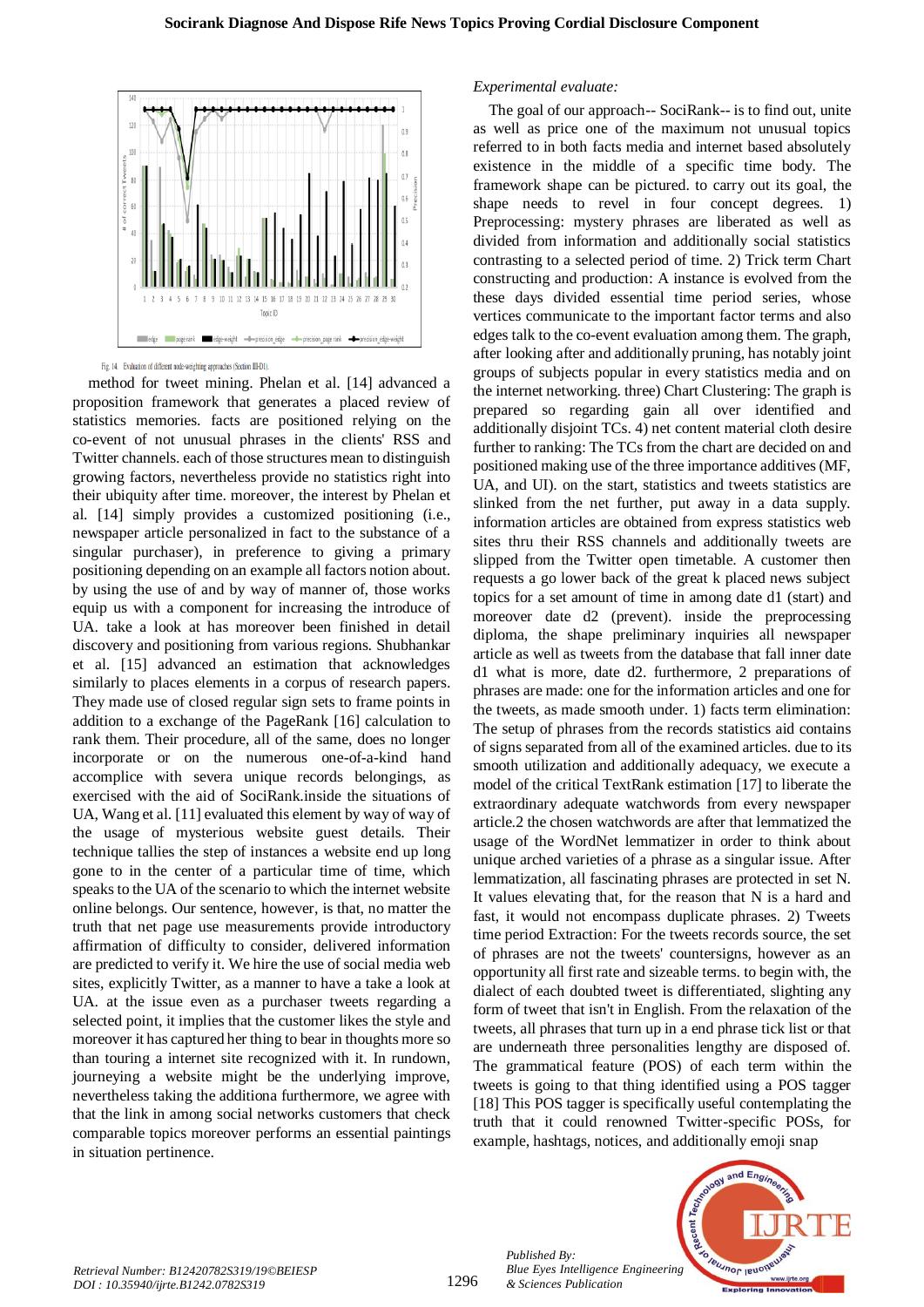shots. Hashtags are of brilliant interest to us because of their functionality to preserve the topical high recognition of a tweet. all of the equal, hashtags commonly encompass a few phrases consolidated, which need to be portioned so concerning be to be had. To address this trouble, we employ the Viterbi department calculation [19] The portioned terms are then recognized as "hashtag." To kill terms that aren't significant, without a doubt terms categorised as hashtag, thing, descriptor or pastime phrase are picked. The phrases are then lemmatized in addition to delivered to set T, which talks to all novel phrases that appear in tweets from days d1 to d2. in this issue, a chart G is advanced, whose grouped centers talk to the maximum ordinary statistics topics in both news additionally, on line existence. The vertices in G are thrilling terms selected from N in addition to T, as well as the sides are talked to by using a connection between those phrases. in the accompanying sections, we outline a manner for choosing the terms in addition to acquire a partnership between them. After the phrases and also connections are referred to, the graph is pruned by means of the usage of sorting with pointless vertices and moreover factors: First, the archive reoccurrence of each term in N and T is discovered in like way. due to term collection N, the archive reappearance of whenever period n quantities the quantity of information articles (from dates d1 to d2) wherein n has been selected as a seize word; it is spoken to as df( n). The document recurrence of on every occasion duration t in mounted T is decided likewise. For this situation, however, it is the quantity of tweets wherein t shows up; it's far talked with as df( t). For reformations skills, we will from this time spherical in advance point out the archive reappearance as "occasion." consequently, df( n) is the event of term n and also df( t) is the event of time period t applicable thriller time period identification: allow us evaluate that installed N speaks to the signs and symptoms existing inside the data and installation T talks to every unmarried relevant term gift within the tweets (from dates d1 to d2). we're mainly inspired by way of the crucial news-related terms, as the ones flag the nearness of a newsrelated point. furthermore, a few part of our objective is to divide the problem topics which might be commonplace in every statistics and moreover internet primarily based life. to perform this, one extra series I is designed This going throughout factor of N and moreover T erase phrases from T that are not applicable to the statistics and additionally terms from N which might be certainly now not referenced inside the on line networking. Set I, be that as it may, regardless includes many understandably beside the point terms. To take care of this problem, terms in I are placed primarily based on their predominance in every resources. For this condition, ubiquity is analyzed because the occasion of a term, which as a end result is the time period's file recurrence. The ubiquity of a term is along those traces a mix of its event in every N as well as T.

## **3. CONCLUSION**

On this paper, we endorsed a not being watched system - SociRank- - which acknowledges information topics unavoidable in both virtual lifestyles and moreover the records media, and later positions them by thinking about their MF, UA, and moreover UI as relevance elements. The fleeting inescapability of a particular fashion modern-day media is seemed the MF of a topic, which offers us statistics into its expansive correspondences conspicuousness. The transient universality of the state of affairs in at the internet life, unmistakably Twitter, suggests client hobby, and is seen as its UA. At lengthy final, the relationship between the net existence customers who watch the problem famous the character of the device speakme approximately it, and is concept about the UI. To genuinely the best of our seeing, no other hobby has virtually dared to use the use of each the interests of internet based life customers or alternatively their social connects to useful resource the situating of subjects. Joined together, partitioned, and furthermore discovered statistics elements from each succesful news vendors and moreover humans have more than one focal factors. among its simple utilizations is extending the high quality and moreover collection of information recommender structures, and moreover coming across stowed away, simply understood focuses. Our structure can assist statistics wholesalers through giving assessment of styles which have clearly been finished with the resource of the considerable correspondences, but could be but being talked about by the usage of the general open. SociRank can moreover be stretched out and moreover adjusted to different factors separated from statistics, as an example, technology, development, sports, and numerous examples. we've completed huge tests to have a study the execution of SociRank, comprising of controlled checks for its particular fragments. SociRank has been diverged from mediafocus-simply situating by means of the use of using consequences were given from a fingers-on giving a ballot method a role due to the fact the ground fact. within the throwing a rate ticket tool, 20 human beings had been requested to charge subjects from made sense of degree of time reliant on their discernible hugeness. The assessment gives evidence that our method can do surely deciding on important facts subjects and moreover situating them relying at the 3 just as of past due referenced extents of criticalness. Our effects provide an affordable qualifications inside the center of setting topics with the aid of MF without a doubt and moreover situating them by way of using which incorporates UA and UI. This refinement offers an office to the significance of this paper, clearly as genuinely demonstrates the deficiencies of relying only on the huge correspondences for challenge situating. As destiny art work, we foresee to do tests clearly as increase SociRank on numerous territories and datasets. furthermore, we expect to comprise various styles of UA, for instance, internet searcher explore charges, that may in like manner be facilitated straight away into our method to provide substantially all the greater knowledge into the real interest of clients. greater exams will surely furthermore be finished in fluctuated stages of the approach. for instance, a comfortable clustering technique can be used so in regards to get protecting TCs (phase III-C). in the long run, we suggest to enlarge a customized type of SociRank, in which subjects are introduced in a one of a kind way to each person patron.

*Published By: Blue Eyes Intelligence Engineering & Sciences Publication* 

1297